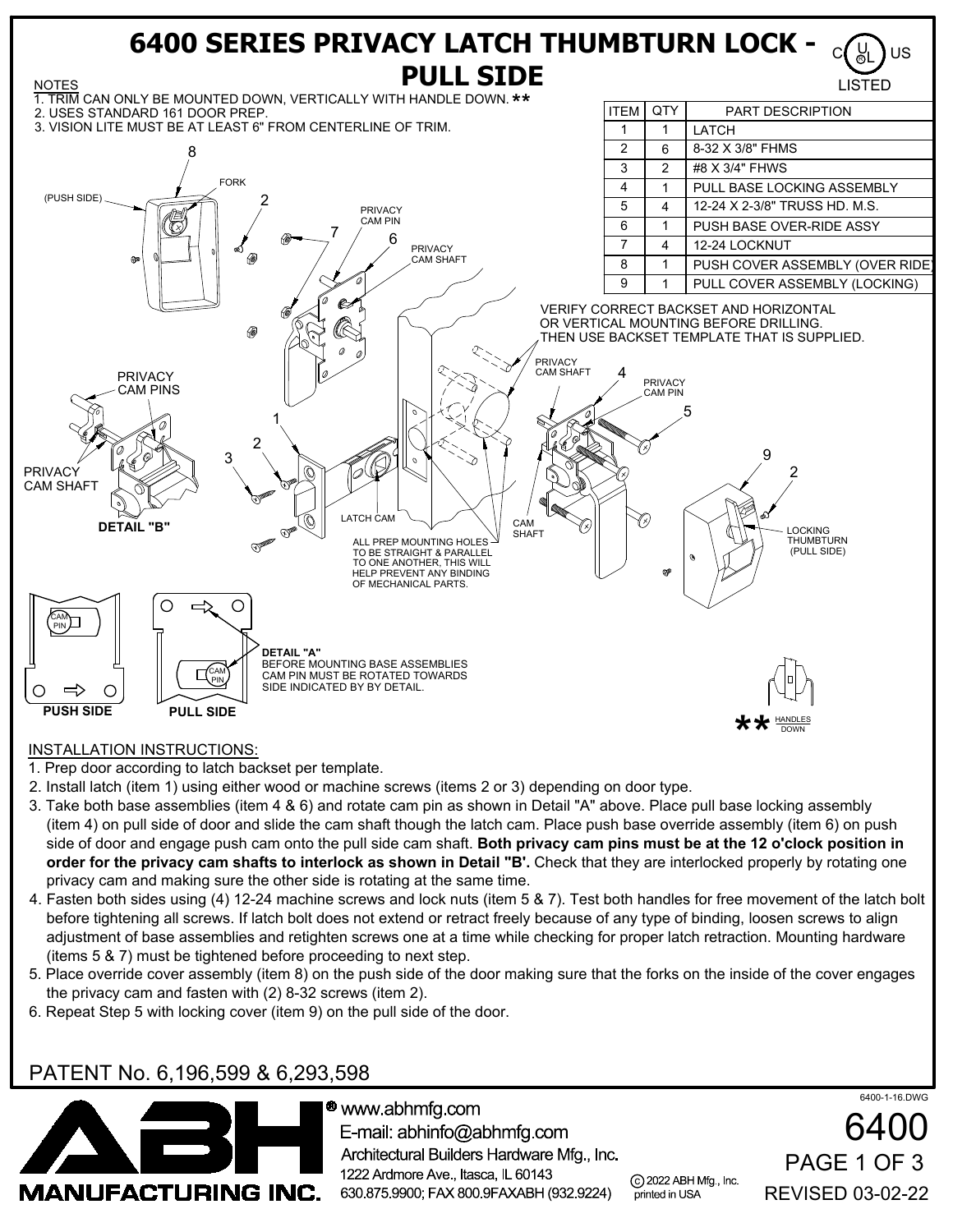

**MANUFACTURING INC.** 

Architectural Builders Hardware Mfg., Inc. 1222 Ardmore Ave., Itasca, IL 60143 630.875.9900; FAX 800.9FAXABH (932.9224)

c 2022 ABH Mfg., Inc. printed in USA

REVISED 03-02-22